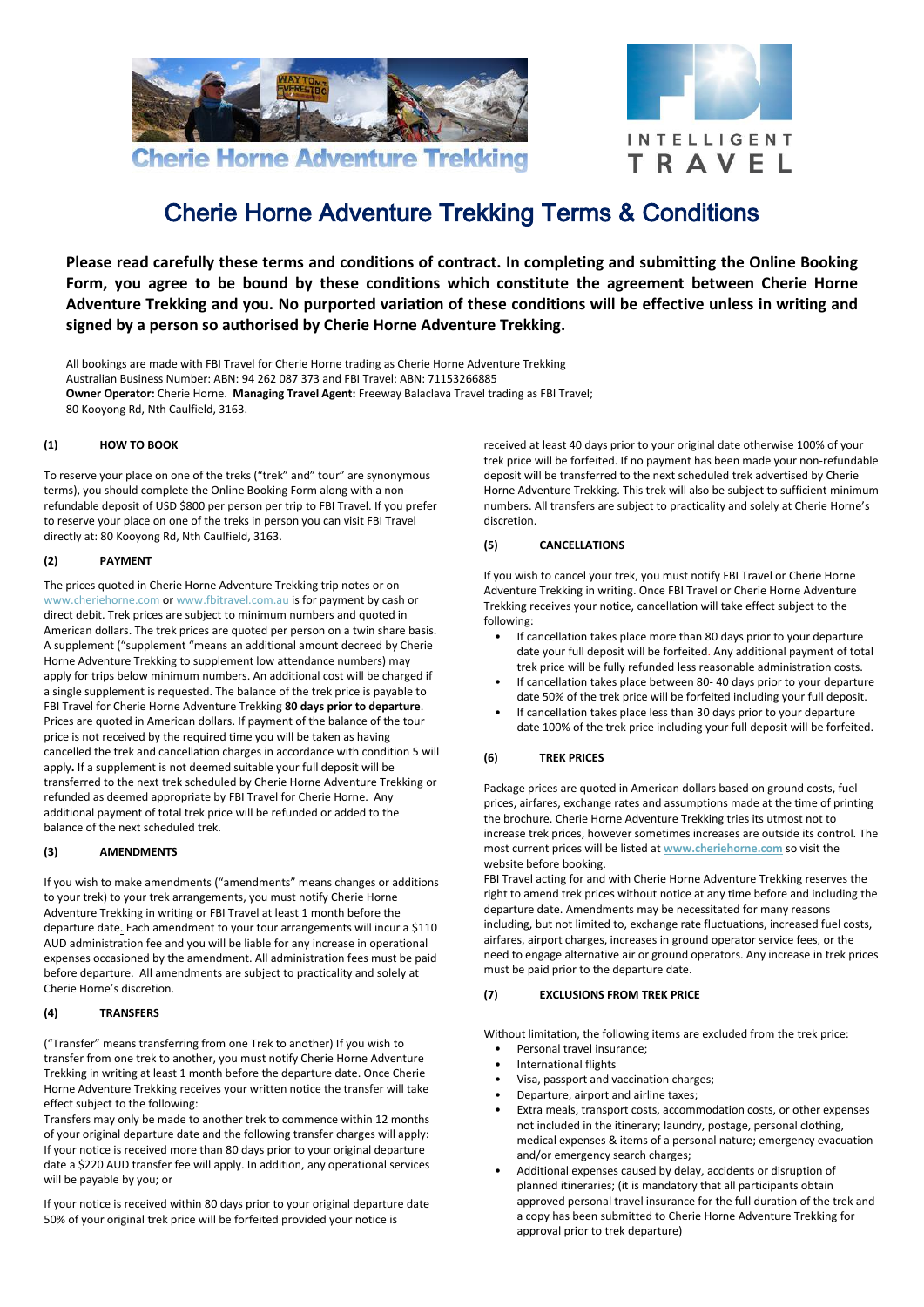- Tips, onboard beverages and excess baggage charges. Refer to the trek notes for full details.
- It is your responsibility to pay for all items listed above and under no circumstances is Cherie Horne Adventure Trekking liable for such expenses. You are responsible for payment of these items and a valid and active credit card authority shall be provided to Cherie Horne Adventure Trekking to pay for any these and any unpaid costs or disbursements you incur or incurred on your behalf.

## **(8) ASSUMPTION OF RISK**

You acknowledge and agree that:

- By the very nature of adventure travel and trekking holidays, they are more challenging and demanding with a commensurately higher level of risk compared with conventional holidays, and involve potential exposure to injury and possibly death;
- In the countries and regions in which adventure travel/trekking is undertaken, standards of accommodation, transport, health care, hygiene, safety and service provision generally are often not as high as those standards in your country of residence and may require flexibility and patience on your part;
- Operational control of the trek may be in the hands of a third party and that your right of action in regard to any shortcomings of that third party's performance is against the third party and not against Cherie Horne Adventure Trekking.
- The additional dangers and risks associated with adventure travel/trekking may include difficult and dangerous terrain; high altitude; extremes of weather, including sudden and unexpected changes; political instability; remoteness from normal medical services and from communications; and evacuation difficulties in the event of illness or injury:
- The enjoyment and excitement of adventure travel/trekking is derived in part from the inherent dangers and risks associated with adventure travel and that those inherent dangers and risks are a reason why you wish to undertake the adventure trek, and
- You have submitted your booking for the trek after giving due consideration of relevant travel information including, without limitation, any relevant information or advice given by the governments of Australia, New Zealand and Canada, the British Foreign Office and US Department of State and that it is your responsibility to acquaint yourself with that information or advice, for the above reasons you therefore accept the inherent and increased dangers and risks associated with the proposed adventure trek and the accompanying risk of injury, death or property damage or loss.

## **(9) MEDICAL RISK**

You declare and warrant that;

- You are in good health and mental and physical fitness at the time of booking this trek;
- You have disclosed to Cherie Horne Adventure Trekking (in the medical declaration form) every matter concerning your health including mental and physical fitness of which you are aware, or ought reasonably be expected to know, that is relevant to Cherie Horne Adventure Trekking's decision to permit you to go on the adventure trek; (if Cherie Horne Adventure Trekking and consultant doctor has not received and approved the signed medical declaration form participants will be excluded from trek.)
- Immediately upon any adverse change in your health or fitness that may be likely to affect Cherie Horne Adventure Trekking decision to permit you to go on the adventure trek, you will notify Cherie Horne Adventure trekking in writing of any such adverse change;
- Cherie Horne is permitted to disclose medical information to her consultant doctor.
- Cherie Horne Adventure Trekking's consultant doctor may exclude you from a trek if he/she deems it necessary**.** It is your responsibility to pay the consultant doctor's fees. You acknowledge that the obligation to disclose under this condition continues from the time of booking the trek through to departure and extends for the duration of the trek. You are responsible for any costs or expenses or losses incurred by Cherie Home Adventure Trekking due to breach of this obligation.
- If you fail to comply with the duty of disclosure in this condition and if Cherie Horne Adventure Trekking would not have permitted you to undertake the trek, or continue participation of the trek, had you made

full disclosure under this condition, Cherie Horne Adventure Trekking and FBI Travel will not be liable, except to the minimum extent required by law, for personal injury, death or property damage or loss incurred by you.

In addition to this medical disclosure all participants must complete the medical declaration form and have it signed by a registered medical practitioner. ; (if Cherie Horne Adventure Trekking and consultant doctor has not received and approved the signed medical declaration form participants will be excluded from trek).

### **(10) HEALTH & FITNESS REQUIREMENTS**

You must be in good health and physical condition and are strongly advised to follow Cherie Horne's 8 week pre-trek training program see [www.cheriehorne.com](http://www.cheriehorne.com/) (including simulated altitude training program). All training package details are available on-line and in participants trekker's information pack which is received once booking form and deposit has been received. Cherie Horne Adventure Trekking require you to submit a completed medical declaration form that is signed by your doctor as proof that you are fit enough to participate in the trek. If you suffer from severe muscular, chest heart or bronchial disorders, or if you are a severe asthmatic, or have high blood pressure, you are strongly advised against participating.

Treks take place in remote areas where there is little or no access to normal medical services or hospital facilities for serious problems. Evacuation, where necessary, can be prolonged, difficult and expensive. Medical, insurance and evacuation expenses and will be your responsibility and it is your full obligation to pay such costs and expenses and in the unfortunate event that you cannot do so you or your estate shall indemnify Cherie Horne Adventure Trekking its officers, employees or agents or assigns for all costs and expenses including legal costs or damages that they may incur and you explicitly permit Cherie Horne Adventure Trekking its officers, employees or agents or assigns to pay these from your credit card if possible. While Cherie Horne Adventure Trekking do not discriminate by age, due to the extreme nature of my trekking trips l strongly discourage participants over 75 years of age. Cherie Horne Adventure Trekking reserves the right in its absolute discretion to refuse a participant the right to participate in a trek on medical or fitness grounds.

# **(11) INSURANCE**

Personal travel insurance is not included in the trek price. It is a condition of booking a trek with Cherie Horne Adventure Trekking, and your responsibility to ensure that you are adequately insured for the full duration of the trek in respect of illness, injury, emergency evacuation, death, loss of baggage and personal items and cancellation and curtailment. You must provide evidence to Cherie Horne Adventure Trekking that you have obtained approved personal travel insurance. You must ensure that your personal travel insurance covers all of the activities you expect to participate in. A copy of your insurance policy must be submitted to Cherie Horne Adventure Trekking or as directed by Cherie Horne Adventure Trekking its officers, servants or agents prior to trek departure and it is a condition that Cherie Horne Adventure Trekking its officers, servants or agents can claim on it in the event of your death or incapacitation. **We recommend Travel Insurance provided by Aussie Travel Cover available through FBI Travel.** 

## **(12) NO LIABILITY**

You acknowledge and agree that;

- Where FBI Travel and Cherie Horne Adventure Trekking acts as a booking agent for third-party tour operators Cherie Horne Adventure Trekking its officers, servants, agents or assigns accepts no liability for the acts or omissions of those third-party tour operators; and
- Operational control of the trek may be in the hands of a third party and that your right of action in regard to any shortcomings of that third party's performance is against the third party and not against Cherie Horne Adventure Trekking its officers, servants, agents or assigns.
- Cherie Horne Adventure Trekking its officers, servants, agents or assigns will not be liable for any breach of any law by any person with whom you travel on the trek; and
- You may not rely on any representations concerning the trek made by Cherie Horne Adventure Trekking its officers, servants, agents or assigns which are not contained in these conditions.

#### **(13) RELEASE AND DISCHARGE FROM ALL CLAIMS**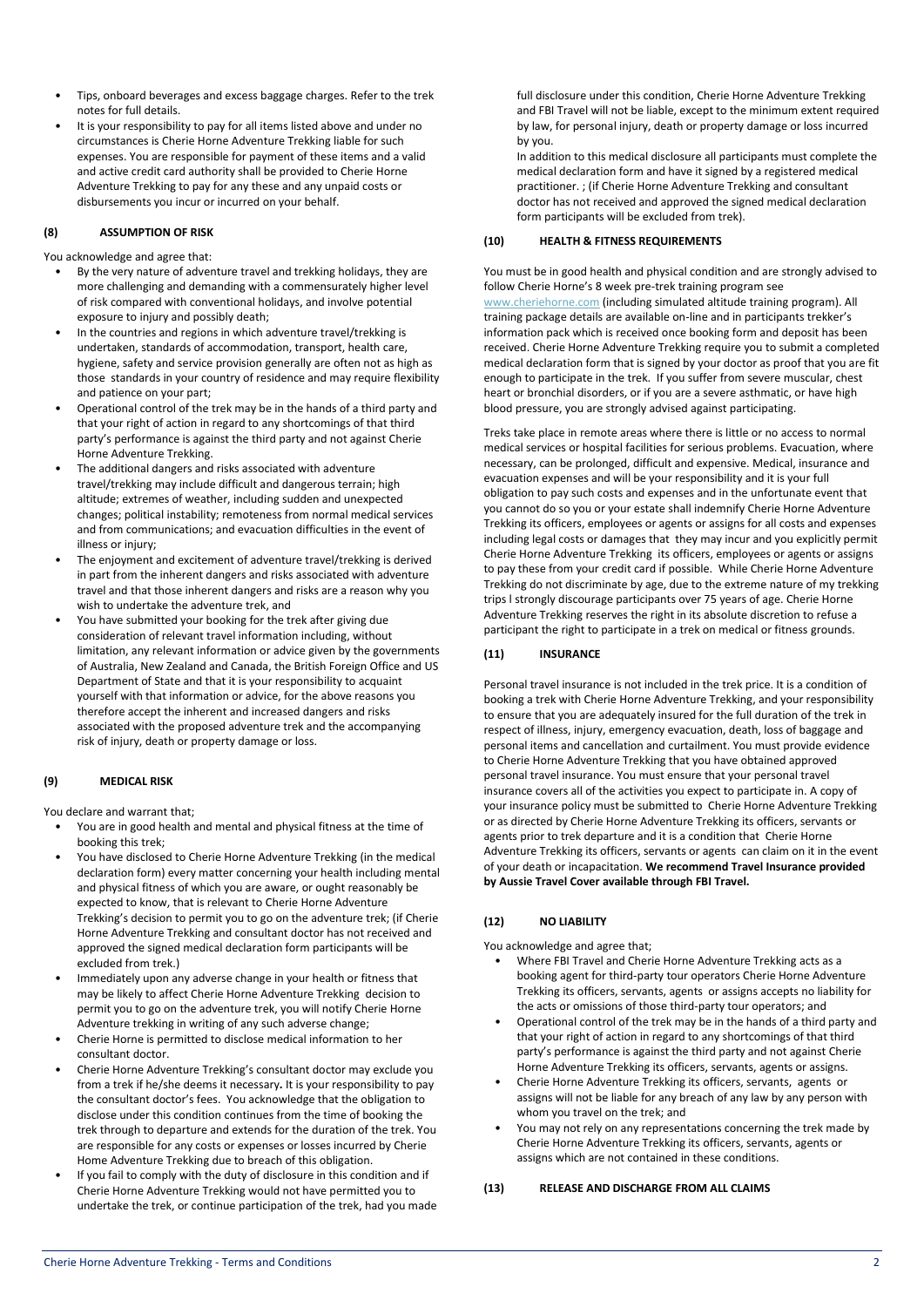To the extent permitted by law by accepting the additional inherent dangers and risks associated with the trek, you release waive and discharge Cherie Horne Adventure Trekking its officers, servants and agents from all claims, actions or losses for personal injury or death, property damage, loss of services, loss of profits, consequential, exemplary, indirect or punitive damages or otherwise which may arise;

- Out of or occur during your travel in connection with the trek or any activities conducted in conjunction with the trek unless cancelled by the reckless conduct of Cherie Horne Adventure Trekking its officers, servants, agents or assigns or
- In conjunction with any optional activity which you may undertake during the course of your trek but which do not compromise part of your trek itinerary and you accept that any assistance given to you by Cherie Horne Adventure Trekking its officers, servants, agents or assigns in arranging such additional activities will not render Cherie Horne Adventure Trekking it officers, servants or agents liable to you in any way.

# **(14) AUSTRALIAN CONSUMER LAW**

Under Australian Consumer Law statutory guarantees apply to the supply of recreational services of the kind offered by these terms and conditions. "Recreational services" is defined as including activities that involve a significant degree of physical exertion or risk undertaken for the purposes of recreation, enjoyment or leisure. These guarantees mean that Cherie Horne Adventure Trekking its officers, servants, agents or assigns, as the supplier, is required to ensure that the recreational services it supplies to you are rendered with due care and skill and are fit for their intended purpose.

Under Australian Consumer Law, Cherie Horne Adventure Trekking its officers, servants, agents or assigns, as supplier, is entitled to ask you to agree that these statutory guarantees will not apply to you. If you sign this form you will be agreeing that your rights under this agreement, if you are killed or injured because the service provided are not rendered in accordance with these statutory guarantees, are excluded, restricted or modified in the way set out in this condition.

To the extent permitted by law, you hereby exclude, release and forever discharge Cherie Horne Adventure Trekking its officers, servants, agents or assigns from all liability for any and all claim, loss, damage, cost or expense arising from your death or your suffering physical or mental injury or any other condition, occurrence, activity, form of behaviour, course of conduct or state of affairs as specified in Section 139A of the Consumer and Competition Act 2010 (except in the case of liability arising from the reckless conduct on the part of Cherie Horne Adventure Trekking its officers, servants, agents or assigns and your participation in the recreational activities which comprise the trek.

## **(15) CANCELLATION DUE TO TREK BOOKING NUMBERS**

Cherie Horne Adventure Trekking and FBI Travel or its assigns reserves the right to cancel any trek prior to departure in the event that there are too few people booked on a trek. The minimum number of participants for 2016/17 treks is 6. A supplement may apply for treks below minimum numbers. If the trek is cancelled you will be given a full refund of the trek price paid by you. You will not be entitled to claim any additional amounts or seek any compensation for any injury, loss, expenses or damage (either direct or consequential) or for any loss of time or inconvenience which may result from such cancellation (including but not limited to international airfare, visa, passport and vaccination charges, or departure, gear purchases, airport and airline taxes).

## **(16) ROUTE CHANGES, POSTPONEMENT, CANCELLATION OR DELAY.**

Cherie Horne Adventure Trekking or its agents or assigns reserves the right to:

- Cancel or modify any routes within the trek or objectives set out in the itinerary; or
- Substitute different or equivalent routes within the trek in place of cancelled or modified routes, or
- Postpone, cancel or delay (either in relation to the departure or arrival times or the duration of the trek) any such aspect of the trek if, in the absolute discretion of Cherie Horne Adventure Trekking, it is necessary to do so due to inclement weather, snow or icy conditions or conditions that are otherwise likely to be hazardous or dangerous or due to any other adverse or threatening conditions whether political or military or terrorist or otherwise.
- Or if, in the absolute discretion of Cherie Horne Adventure Trekking its officers, servants, agents or assigns, there is a likelihood of any such event occurring which may impact upon the safety of the participants, or if an act or omission of a third party prevents the trek or the aspect of the trek being undertaken in accordance with your booking or for any other reason considered necessary by Cherie Horne Adventure Trekking its officers, servants, agents or assigns. In the event of any change, modification, cancellation postponement or delay under this condition, you acknowledge that you will have no right of refund of the trek price (whether in whole or in part) and no right to claim compensation for any injury, loss or damage or other additional expenses incurred by virtue of the change, modification, cancellation postponement or delay.
- Cherie Horne Adventure Trekking or agents or assigns also reserves, in their absolute discretion, the right to cancel any trek due to any government travel warning or advice, or any change in such warning or advice. In this event, condition 4 applies as if you had transferred or cancelled the trek at the date of cancellation the trek due to the governmental travel warning or advice. Travel insurance may compensate you depending on the circumstances.

# **(17) TREK GUIDES AND TREK LEADERS**

It is a condition of participation in any trek that you shall obey the lawful orders of a trek guide. This is to ensure your safety and the safety of your fellow trekkers. Cherie Horne Adventure Trekking its agents or assigns reserves the right to cancel any trek prior to departure. In this clause "Trek leader "includes the nominated trek leader and any other nominated person given at any time the task of leading or supervising any aspect of the trek.

- Cherie Horne Adventure Trekking trek leaders take their responsibilities seriously and if for any reason a trek leader believes, in his or her absolute discretion, that you should not participate in the trek, before your departure, even if you pass your medical he/she may exclude you from the trek in this event you will be offered another trek or refund subject to payment conditions stated herein. If for any reason the trek leader considers that you should not participate further due to you committing an illegal act, or in the opinion of the trek leader your behaviour is likely to cause danger, distress or annoyance to others, or your fitness or health is inadequate, he or she may direct you not to continue and you must follow the nominated trek leader's instructions. In this case you will not be entitled to a refund and travel insurance may compensate you depending on the circumstances.
- Cherie Horne Adventure Trekking or its agents or assigns reserves the right, to change at any time, the trek leader of any trek. If that takes place Cherie Horne Adventure Trekking its agents or assigns will use its best endeavours to ensure that the alternative trek lead has skills commensurate with that of the original trek leader. Any such change will not give right on your part to cancel the trek or claim any expenses, loss or damage which may be suffered.